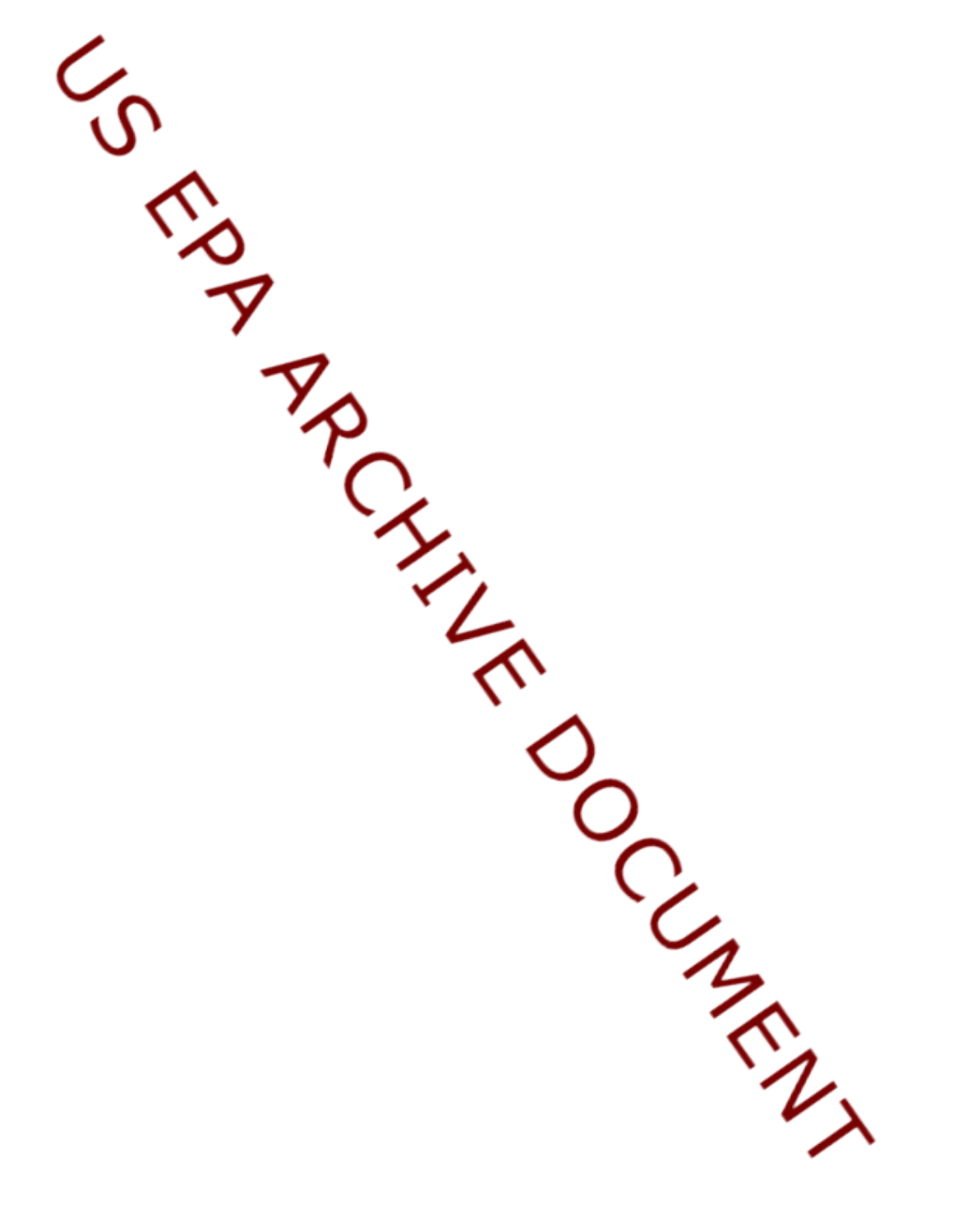# **Technical Factsheet on: DI (2-ETHYLHEXYL) PHTHALATE (DEHP)**

[List of Contaminants](http://www.epa.gov/safewater/hfacts.html) 

 As part of the Drinking Water and Health pages, this fact sheet is part of a larger publication: **National Primary Drinking Water Regulations** 

Drinking Water Standards MCLG: zero MCL: 0.006 mg/L HAL(child): none

## **Health Effects Summary**

Acute: EPA has found di (2-ethylhexyl) phthalate (DEHP) to potentially cause the following health effects from acute exposures at levels above the MCL: mild gastrointestinal disturbances, nausea, vertigo.

 above the MCL: damage to liver and testes; reproductive effects. Chronic: DEHP has the potential to cause the following health effects from long-term exposures at levels

Cancer: There is some evidence that DEHP may have the potential to cause cancer from a lifetime exposure at levels above the MCL.

#### **Usage Patterns**

 including rubber, cellulose and styrene. A number of packaging materials and tubings used in the DEHP is the most commonly used of a group of related chemicals called phthalates or phthalic acid esters.The greatest use of DEHP is as a plasticizer for polyvinylchloride (PVC) and other polymers production of foods and beverages are polyvinyl chloride contaminated with phthalic acid esters, primarily DEHP.

 decorative inks, lacquers, munitions, industrial and lubricating oils, defoaming agents during paper and It is also used widely in insect repellant formulations cosmetics, rubbing alcohol, liquid soap, detergents, paperboard manufactures, and as pesticide carriers, in photographic film, wire and cable, adhesives, as an organic vacuum pump fluid, a dielectric in capacitators.

 Production of DEHP increased during the 1980s, from 251 million lbs in 1982 to over 286 million lbs. in 1986, with imports of 6 million lbs. In 1986, it was estimated that industries consumed DEHP as follows: plasticizer for polyvinyl chloride, 95%; other uses, 5%.

#### **Release Patterns**

 materials. Disposal of these products (incineration, landfill, etc) will result in the release of DEHP into the DEHP is used in large quantities, primarily as a plasticizer for polyvinyl chloride and other polymeric environment. DEHP has been detected in the effluent of numerous industrial plants.

 Wisconsin and Tennessee. From 1987 to 1993, according to EPA's Toxic Chemical Release Inventory, DEHP releases to land and water totalled over 500,000 lbs., of which about 95 percent was to land. These releases were primarily from rubber and plastic hose industries . The largest releases (10% or more of the total) occurred in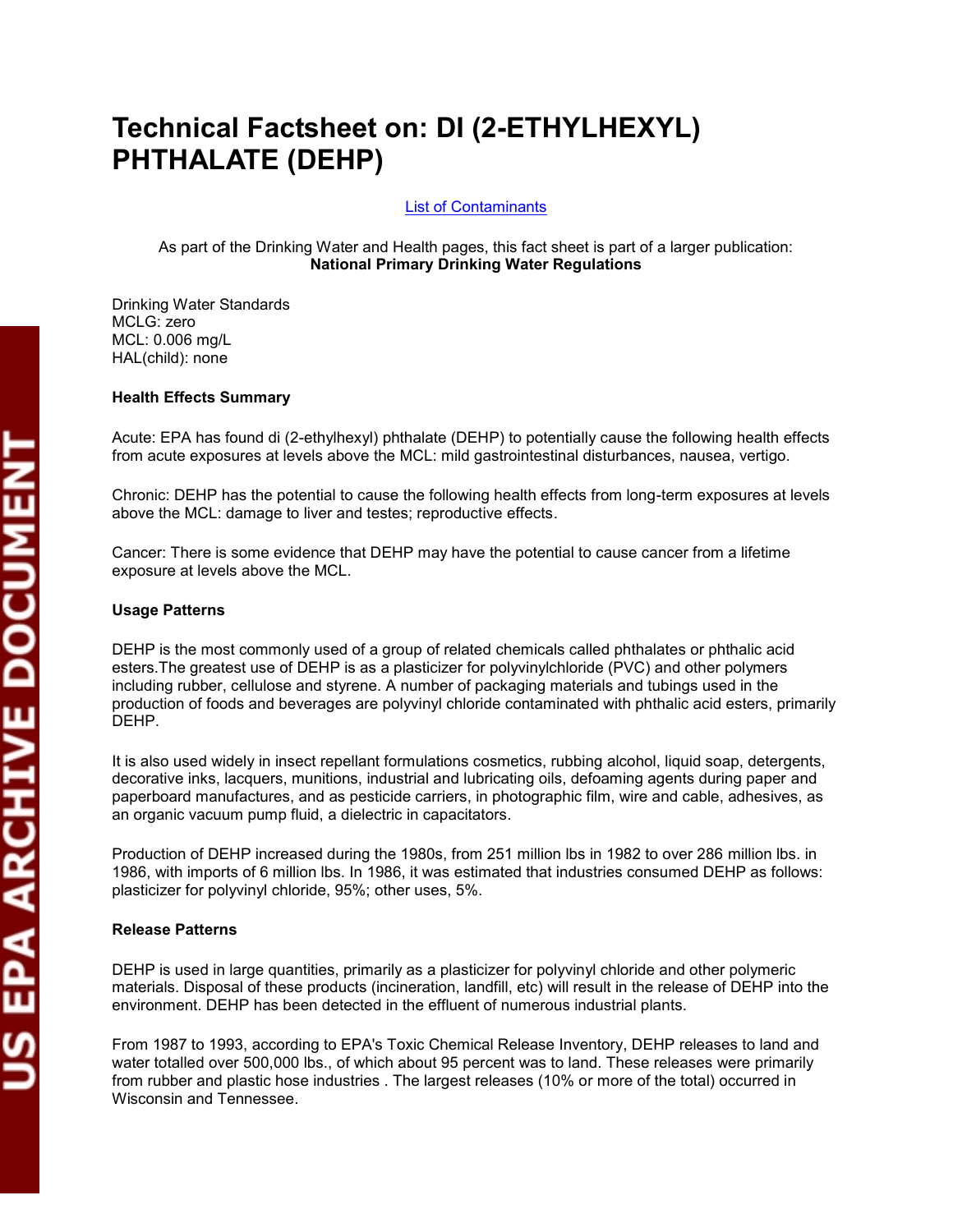## **Environmental Fate**

 DEHP released to soil will neither evaporate nor leach into groundwater. DEHP has a strong tendency to adsorb to soil and sediments. Calculated log Koc values of 4 to 5 have been reported. Experimental evidence demonstrates strong partitioning to clays and sediments (log K= 4-5). Limited data is available to suggest that it may biodegrade in soil under aerobic conditions following acclimation.

DEHP released to water systems will biodegrade fairly rapidly (half-life 2-3 weeks) following a period of acclimation. It will also strongly adsorb to sediments (log Koc 4 to 5). Evaporation and hydrolysis are not significant aquatic processes.

Atmospheric DEHP will be carried long distances and be removed by rain.

 from a log of 2 to 4 in fish and invertebrates. In fathead minnows the log BCF was 2.93; in bluegill sunfish it was 2.06 . DEHP does have a tendency to bioconcentrate in aquatic organisms; the experimental BCF values range

Human exposure will occur in occupational settings and from air, from consumption of drinking water, food (especially fish etc, where bioconcentration can occur) and food wrapped in PVC, as well as during blood transfusions from PVC blood bags.

## **Chemical/ Physical Properties**

CAS Number: 117-81-7

Color/ Form/Odor: Colorless oily liquid

M.P.: -50 C B.P.: 230 C (5 mm Hg)

Vapor Pressure: 1.32 mm Hg at 200 C

Octanol/Water Partition (Kow): Log Kow = 4.89

Density/Spec. Grav.: 0.99 at 20 C

Solubility: 0.285 mg/L of water at 24 C; Slightly soluble in water

Density/Spec. Grav.: 0.99 at 20 C<br>Solubility: 0.285 mg/L of water at 24 C; Slightly soluble in water<br>Soil sorption coefficient: Log Koc measured at 4 to 5; low mobility in soil

Odor/Taste Thresholds: N/A

Odor/Taste Thresholds: N/A<br>Bioconcentration Factor: Log BCF =2 to 4 in fish; expected to bioconcentrate in aquatic organisms.

Henry's Law Coefficient: 1x10-4 atm-cu m/mole

 Vinicizer 80; Palatinol AH; Hercoflex 260; Kodaflex DOP; Mollan O; Nuoplaz DOP; Octoil; Eviplast 80; Fleximel; Flexol DOP; Good-rite GP264; Hatcol DOP; Ergoplast FDO; DAF 68; Bisoflex 81 Trade Names/Synonyms: DEHP; Bis(2-ethylhexyl)-phthalate; BEHP; Dioctyl phthalate; Pittsburgh PX-138; Platinol AH; RC Plasticizer DOP; Reomol D79P; Sicol 150; Staflex DOP; Truflex DOP; Vestinol AH;

# **Other Regulatory Information**